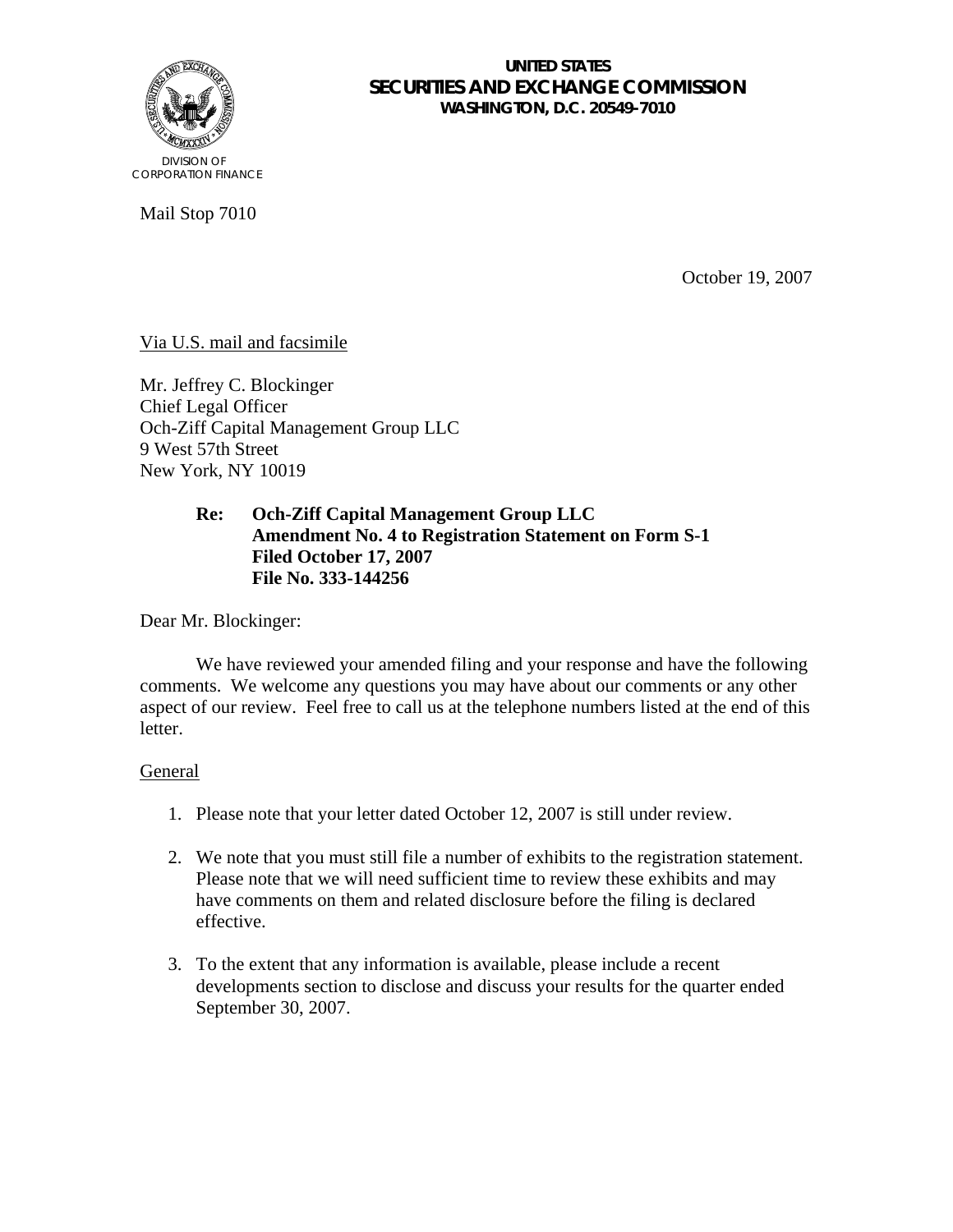Mr. Jeffrey C. Blockinger Och-Ziff Capital Management Group LLC October 19, 2007 Page 2

## Unaudited Pro Forma Statement of Operations Information, pages 98-100

4. Please revise your pro forma statements of operations, here and on page 30, to rename net income (loss) to net income (loss) before nonrecurring charges directly attributable to the transaction. In addition, please revise the notes to your pro forma financial information to also include a tabular presentation that summarizes all the nonrecurring charges excluded from the pro forma statements of operations, with appropriate cross-references to the related pro forma note disclosures. Refer to Article 11 of Regulation S-X.

Note (b) to the Unaudited Pro Forma Financial Information, page 101

5. Please clarify how you intend to account for the Investment Distributions to Mr. Och and to your other partners.

# Note (c) to the Unaudited Pro Forma Financial Information, page 101

6. Please disclose the amount of Deferred Income Distributions that you will pay to your other partners and clarify that these amounts have been accrued in the historical financial statements.

### Note (d) to the Unaudited Pro Forma Financial Information, page 101

7. Please clarify if and how the 2007 Management Fee Distributions to your other partners are reflected in the historical and pro forma financial statements.

### Note (f) to the Unaudited Pro Forma Financial Information, page 102

8. Please disclose the material assumptions you used to determine the tax valuation allowance you recorded.

### Notes (g) and (j) to the Unaudited Pro Forma Financial Information, pages 103 and 104

9. It is unclear to us how you determined it is appropriate to reflect a discount for transferability restrictions. Please clarify or revise. In addition, please revise (i) and (iii) to note (j) to quantify the total amounts that will be expensed over the vesting periods.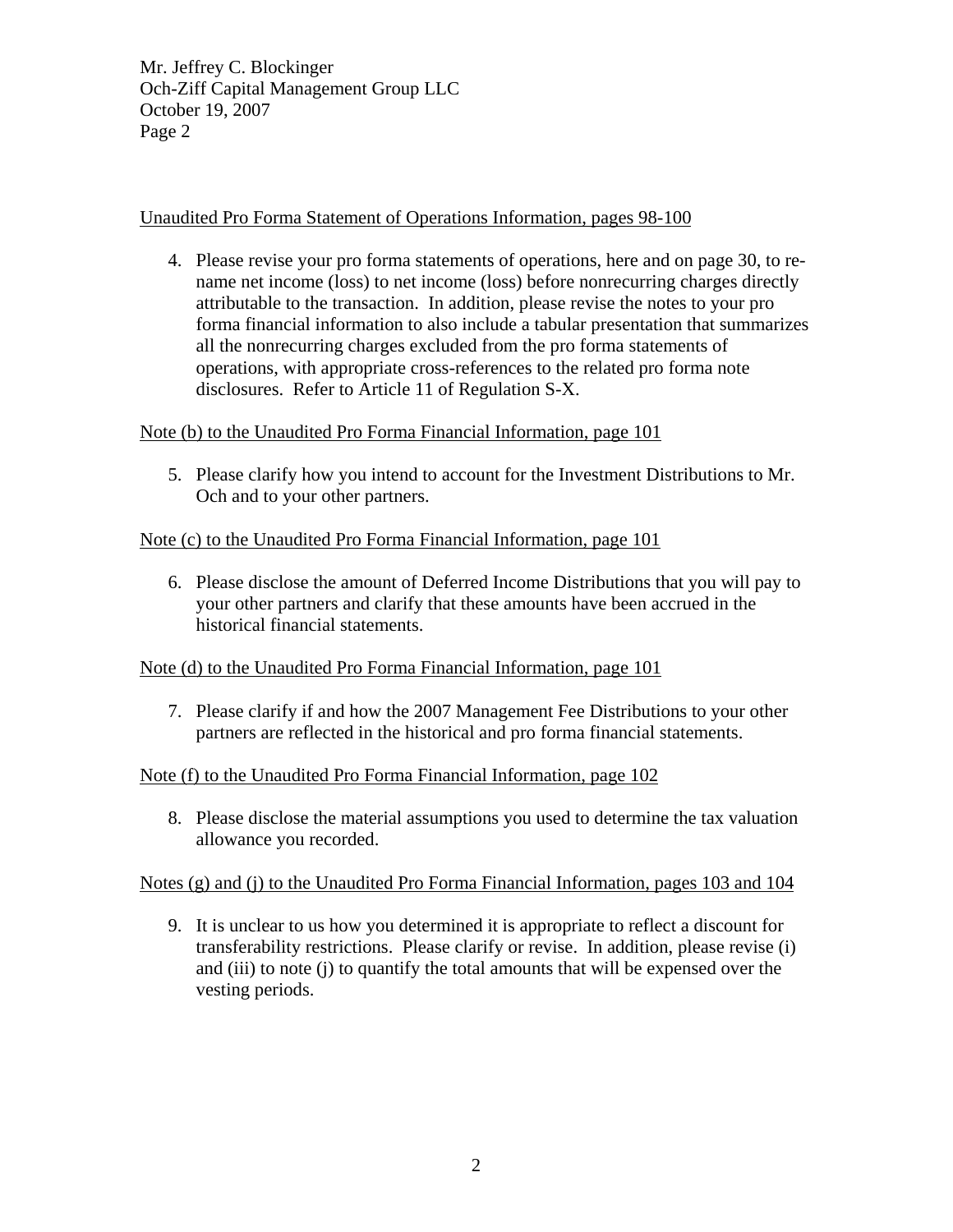Mr. Jeffrey C. Blockinger Och-Ziff Capital Management Group LLC October 19, 2007 Page 3

#### Note (h) to the Unaudited Pro Forma Financial Information, page 103

10. Based on the disclosures it is unclear to us if the adjustments reflected in the pro forma statements of operations exceed the amount that would have been available without recording a receivable during each period. Please clarify or revise.

### Note (m) to the Unaudited Pro Forma Financial Information, page 108

11. Please explain to us why you believe the additional expenses associated with operating as a public company are not determinable. To the extent that certain expenses are known or can be reasonably estimated within a range, please disclose these estimates in the notes to the pro forma financial statements.

### MD&A - Contractual Obligations, page 142

12. In order to provide investors with a more meaningful disclosure of your actual contractual obligations, please update your table to be as of June 30, 2006 and include a pro forma line item that reflects principal and interest payments on the \$750 million term loan you entered into on July 2, 2007.

#### Unaudited Interim Combined Balance Sheets, page F-37

13. We have reviewed your response to our prior comment three. We continue to believe that your planned distribution of the deferred income receivable to your equity owner should be reflected in the pro forma presentation on page F-37. It appears to us that in certain cases, dividends, whether declared or not, should be reflected on a pro forma basis. It is unclear to us under what, if any, circumstances the deferred income will not be distributed to Mr. Och, therefore, we continue to believe it should be reflected in the pro forma presentation. Also, please reconcile the amounts disclosed in note 10 on page F-56 with the amounts disclosed in the notes to the pro forma financial statements. We have also reviewed your response to our prior comment four. In light of the additional distributions to Mr. Och, including the 2007 Management Fee Distribution and the Investment Distribution, it appears to us that you should also reflect the impact of these planned distributions in the pro forma presentation. Finally, since the planned distributions will materially impact historical equity, we believe you should provide a footnote to the historical equity disclosures on pages 29 and 110 that quantifies the total distributions and the resulting deficit.

\* \* \* \*